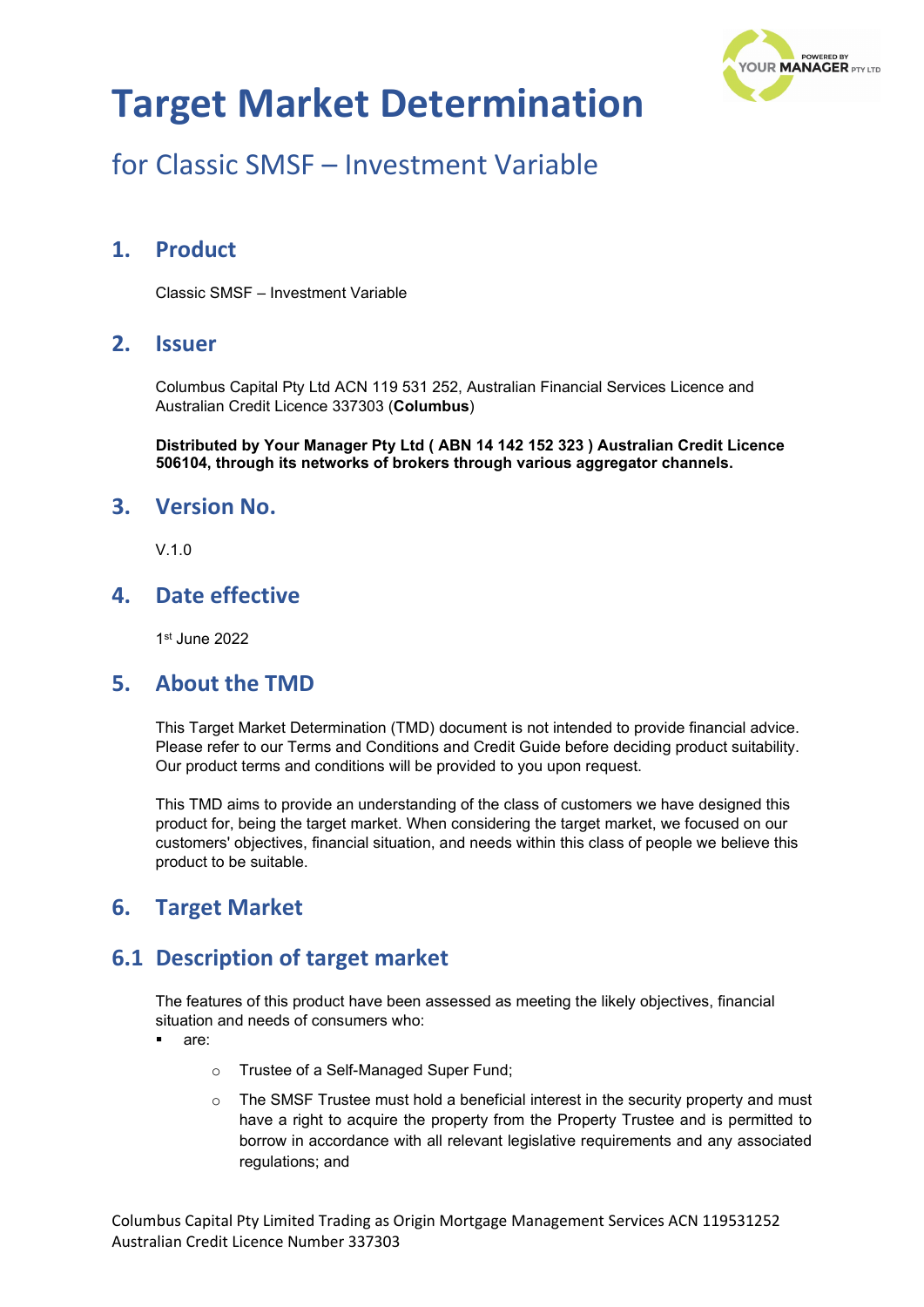

# for Classic SMSF – Investment Variable

- $\circ$  The Property Trustee, which holds the legal interest in the security property on trust for the SMSF, must meet all relevant legislative requirements and any associated regulations.
- require a loan to purchase or refinance an investment property as part of a Self Managed Super Fund (SMSF);
- require the flexibility of a variable interest rate;
- require the ability to make additional extra repayments without penalty; and
- want an offset account;
- want the option of either principal and interest or interest only repayments.
- satisfy our eligibility criteria;

Although variable interest rates fluctuate, the product meets the likely objectives, financial situation and needs of consumers in the target market because it allows them to deposit SMSF funds into an offset account and/or make additional payments directly into the loan to reduce the amount of interest payable whilst maintaining the flexibility of transferring funds from the Offset account back to the SMSF Cash Management Account. This product also allows consumers to select interest only or principal and interest repayments to reduce their overall debt and build equity.

## **6.2 Classes of consumers for who the product may not be suitable**

This product may not be suitable for consumers who:

- do not meet the eligibility requirements;
- are seeking the certainty of fixed repayments over the term of the loan; or
- are looking to construct a property;

## **6.3 Description of the Product, including key attributes**

- Variable interest rate;
- Repayment options:
	- o principal and interest; and
	- o interest only.
- Minimum loan size: \$50,000
- Maximum Loan Size: \$2,000,000 (subject to LVR and postcode policy)
- Maximum LVR: 80%
- Offset facility available
- Application fee is payable
- Settlement fee is payable
- Valuation fee is payable
- Ongoing fee is payable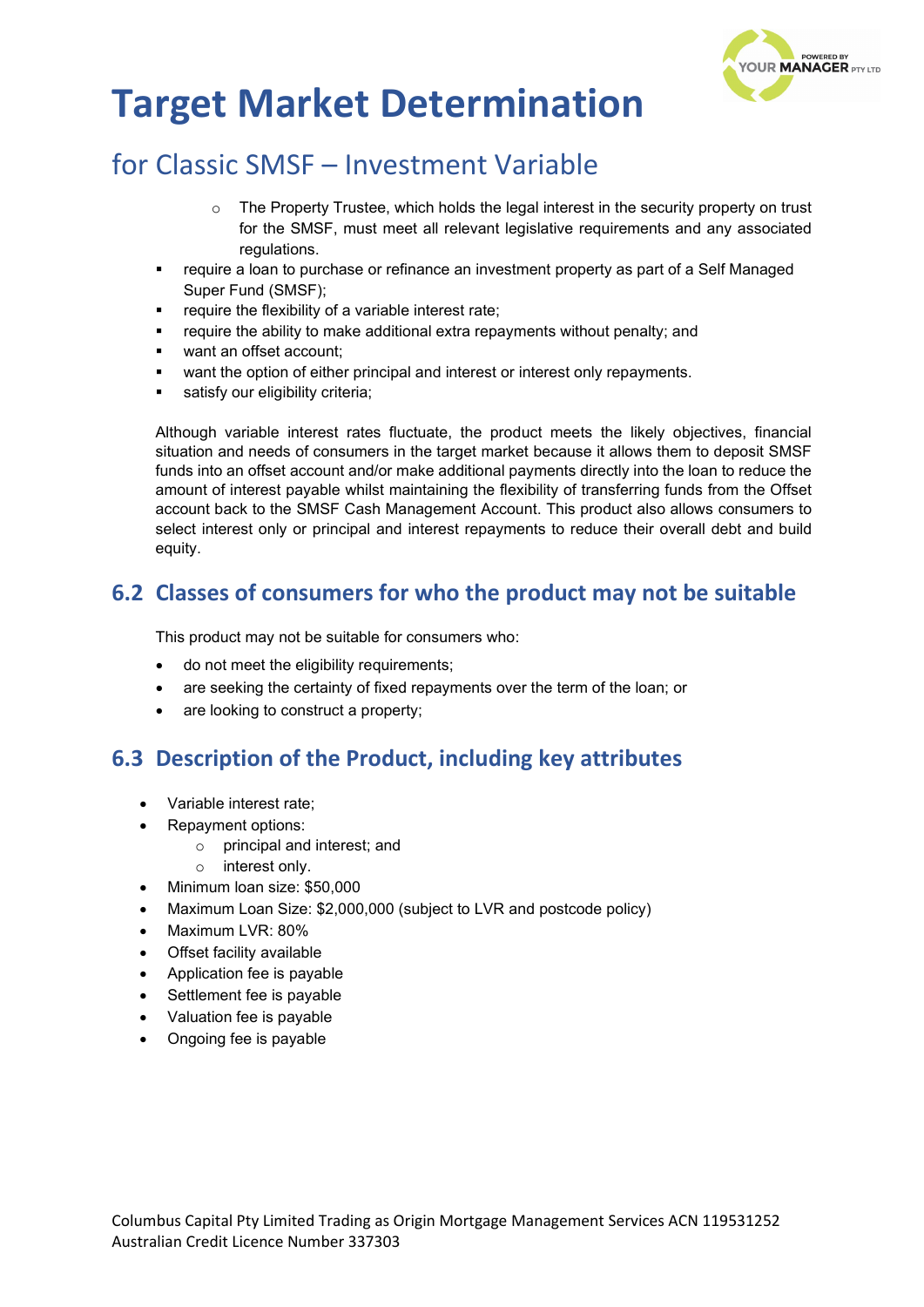

## for Classic SMSF – Investment Variable

## **7. Distribution Conditions/ Restrictions**

The following distribution channels and conditions have been assessed as being appropriate to direct the distribution of the product to the target market:

- **Direct** 
	- **Online**
	- By phone
	- In person (e.g. branch, agency, or premises visit)
- Third party Accredited mortgage brokers subject to Best Interests Duty (BID)

The distribution channels and conditions are appropriate because:

- the product has a wide target market;
- our staff have the necessary training, knowledge and accreditation (if required) to assess whether the consumer is within the target market. All of our staff must continually satisfy annual compliance reviews.
- we rely on existing distributors, methods, controls and supervision already in place;
- our approval system has checks and controls in place to flag applicants who may be outside the target market; and
- accredited mortgage brokers are subject to a higher duty under BID to ensure that the product is in the best interests of the particular consumer.

### **8. TMD Reviews**

We will review this TMD as follows:

| Initial review  | Within 12 months of the date of this TMD                                                                                                                                                                                                                                                                                                                                                                                                                                                                                                                                                                                                |
|-----------------|-----------------------------------------------------------------------------------------------------------------------------------------------------------------------------------------------------------------------------------------------------------------------------------------------------------------------------------------------------------------------------------------------------------------------------------------------------------------------------------------------------------------------------------------------------------------------------------------------------------------------------------------|
| Periodic review | Each year on the anniversary of this TMD.                                                                                                                                                                                                                                                                                                                                                                                                                                                                                                                                                                                               |
| Review triggers | Specific events will prompt Columbus to review this TMD, which<br>includes:<br>A significant dealing of the product to consumers outside the<br>۰.<br>target market occurs;<br>A significant number of complaints are received from<br>$\sim$<br>customers in relation to the product;<br>A significant number of defaults occur;<br>۰<br>A significant breach has occurred in connection with the<br>$\blacksquare$<br>issuing and distribution of this product; and<br>A significant number of late repayments are being recorded;<br>A material change is made to this product.<br>Unexpected early stage arrears are detected<br>۰. |

If a review trigger occurs, we will complete a review of the TMD within ten business days. Meanwhile, we will cease to offer this product to our customers until our TMD review concludes and any necessary changes to the product or TMD, including distribution methods, are made.